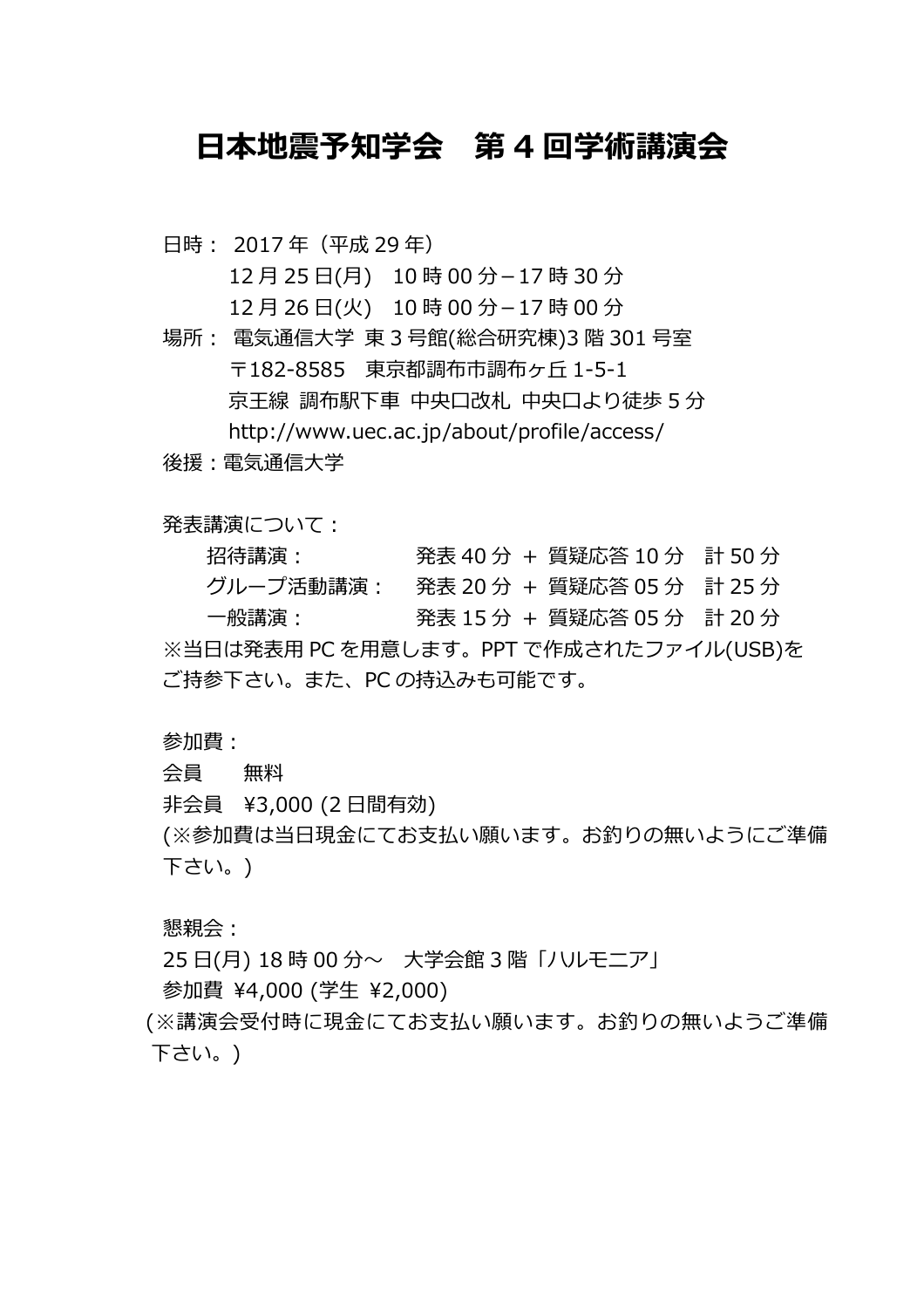# ―プログラム―

## 第 1 日目 12 月 25 日 (月) 午前の部 座長 神山眞 (東北工業大学)

10:00-10:10 〜開会挨拶〜 会⻑ 早川正士

| 10:10-11:00 | [招待講演]<br>牛尾知雄(首都大学東京・大阪大学)<br>フェーズドアレイ気象レーダの研究開発                                                                                                                                                                                                                                                                                        |
|-------------|------------------------------------------------------------------------------------------------------------------------------------------------------------------------------------------------------------------------------------------------------------------------------------------------------------------------------------------|
| 11:00-11:20 | [一般講演]<br>長尾年恭(東海大学海洋研究所), 中谷正生(東京大学地震研究所)<br>地震予知が当たっているとは?                                                                                                                                                                                                                                                                             |
| 11:20-11:45 | 「グループ活動講演]<br>Hattori, K. (Graduate School of Science, Chiba University, Japan), P.<br>Han(Graduate School of Science, Chiba University,<br>Japan/Southern University of Science and Technology, China)<br>ULF magnetic signals as the potential earthquake precursory<br>information and assessment for the practical forecast in Japan |
| 11:45-12:05 | [一般講演]<br>荻原洋聡(㈱エヌ・ワイ・ケイ), 佐藤紘志(防衛大学校)<br>電子基準点が捉えた日本の地殻変動〔国土地理院データ〕と地震発生3<br>スケール〔グローバル~リージョナル~ローカル〕相関関係の一考察                                                                                                                                                                                                                            |
| 12:05-12:25 | [一般講演]<br>A. Schekotov(Institute of Physics of the Earth, Russian Academy of<br>Sciences, Russia), M. Hayakawa(Hayakawa Institute of Seismo<br>Electromagnetics, Co. Ltd. (Hi-SEM), Japan)<br>What are the most promising candidates for short-term EQ<br>prediction?                                                                    |

#### 第 1 日目 12 月 25 日 (月) 午後の部 1 座長 長尾年恭 (東海大学)

| 13:45-14:10 | 「グループ活動講演]                                     |
|-------------|------------------------------------------------|
|             | 藤縄幸雄(㈱ミエルカ防災), 天野慎史, 宮川美南子((一社)防災減災技術          |
|             | 開発機構), 野田洋一(셰テラテクニカ)                           |
|             | 大地震発生直前の微小地震の検出                                |
| 14:10-14:35 | [グループ活動講演]                                     |
|             | 楠城一嘉(静岡県立大学グローバル地域センター), 吉田明夫(静岡大学             |
|             | 防災総合センター)                                      |
|             | 大地震に先行した b 値の系統的研究                             |
| 14:35-14:55 | [一般講演]                                         |
|             | 小倉佑哉,本島邦行(群馬大学大学院)                             |
|             | Molchan's Error Diagram による見通し内 VHF 帯放送波の伝搬異常と |
|             | 地震の関連性解析                                       |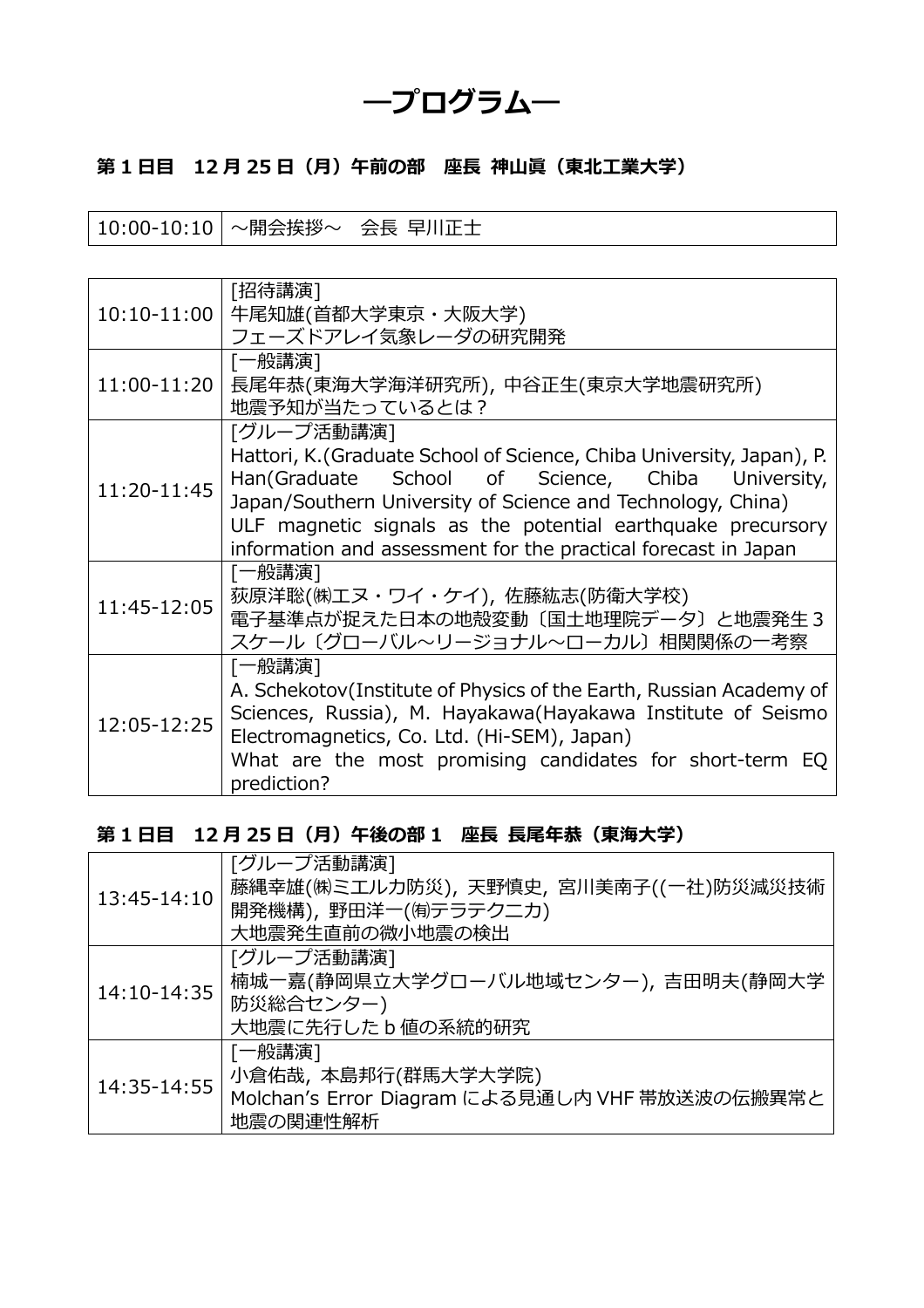|  | [一般講演]                                                                          |
|--|---------------------------------------------------------------------------------|
|  | Potirakis, S. (Piraeus University of Applied Sciences (TEI of                   |
|  | Piraeus), Athens, Greece/Hi-SEM, Japan), Schekotov, A. (Institute               |
|  | 14:55-15:15   of Physics of the Earth, Russian Academy of Sciences, Russia), T. |
|  | Asano, M. Hayakawa(Hi-SEM, Japan)                                               |
|  | Criticality analysis of seismo-electromagnetic phenomena as                     |
|  | precursors to the 2016 Kumamoto earthquakes                                     |
|  | 一般講演]                                                                           |
|  | 15:15-15:35   大澤祐輝, 本島邦行(群馬大学大学院)                                               |
|  | モニタリングポストにおける空間線量異常と地震の統計的関連性                                                   |

休 憩 (20 分)

## 第 1 日目 12 月 25 日 (月) 午後の部 2 座長 芳原容英 (電気通信大学)

| 15:55-16:20 | [グループ活動講演]                             |
|-------------|----------------------------------------|
|             | 神山 眞(東北工業大学), 小出英夫(東北工業大学工学部           |
|             | ), 沢田康次(東北大学・東北工業大学) 秋田 宏(東北工業大学), 千葉則 |
|             | 行(東北工業大学工学部)                           |
|             | 東北工業大学・科研費研究グループの工学的地震予知研究紹介(2)        |
|             | -地殻ひずみとサイスミシティによる地震及びその被害地域の予測可能       |
|             | 忤-                                     |
|             | [グループ活動講演]                             |
| 16:20-16:45 | 國廣秀光(JYAN 研究会)                         |
|             | 熊本地震の電磁波観測データで見る地震予知                   |
|             | [一般講演]                                 |
| 16:45-17:05 | 小張剛照(富士防災警備㈱)                          |
|             | 日本周辺の地震に先行するb値の時空間変動および電離圏総電子数異常       |
|             | に関する研究                                 |
| 17:05-17:30 | 「グループ活動講演]                             |
|             | 榎本祐嗣(信州大学),日置幸介(北海道大学),山辺典昭(信州大学),杉浦   |
|             | 繁貴, 近藤 斎(㈱コンポン研)                       |
|             | 2011 東北沖地震直前における地磁気変動発生の素過程            |

#### 懇親会 18:00〜 ⼤学会館 3 階「ハルモニア」

## 第 2 日目 12 月 26 日 (火) 午前の部 座長 古宇田亮一 (産業技術総合研究所)

|                 | [グループ活動講演]                             |
|-----------------|----------------------------------------|
|                 | 10:00-10:25   三神 厚(東海大学), 神山 眞(東北工業大学) |
|                 | 地殻変動データに機械学習の手法を適用した地震予測の試み            |
| 10:25-10:45     | [一般講演]                                 |
|                 | 岩田英経(IPCC 地震予知研究グループ)                  |
|                 | 地電流と電離層のLAIカップリングにおける海水層の介在の影響とそれ      |
|                 | に伴う地震予測に関する課題の考察                       |
|                 | [グループ活動講演]                             |
| $10:45 - 11:10$ | 前田崇(JAXA), 高野忠, 三枝健二(日本大学)             |
|                 | JAXA. · 日本大学グループ活動報告                   |
| $11:10-11:30$   | [一般講演]                                 |
|                 | 斉藤好晴(NPO 法人環境防災技術研究所)                  |
|                 | AM 放送波活用電離層擾乱観測による予測実験検証               |